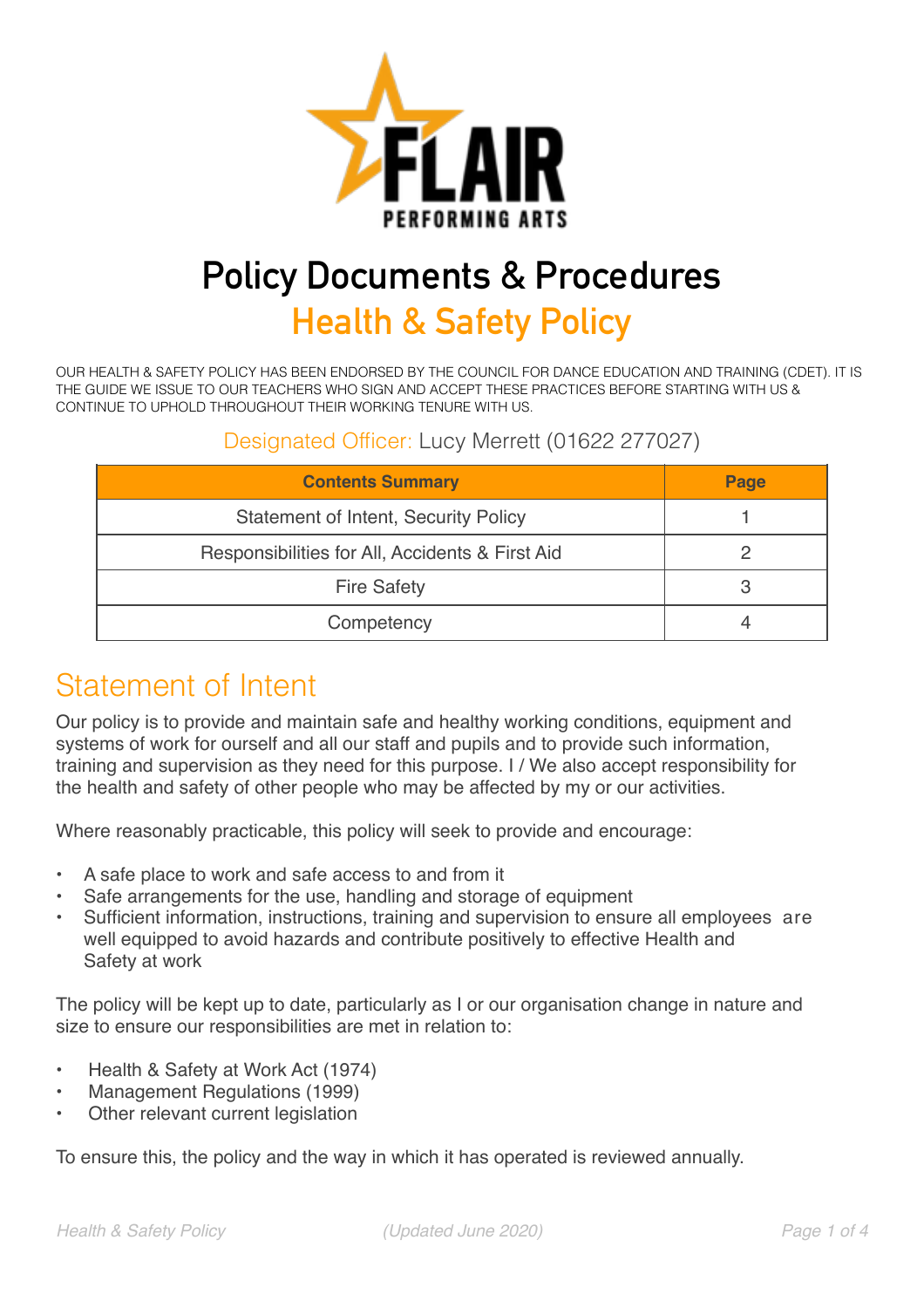# Security Policy

Anyone wishing to enter the premises must be escorted by a member of staff. Any unidentified person seen on the premises must be reported to the Principal / Teacher immediately.

## Responsibilities for All Staff, Members, Volunteers

It is the responsibility of all staff to help maintain the safety and security of the pupils and the working and dancing environment. This includes being aware of the risks, knowing the appropriate action to take and identifying any potential safety issues.

Each member of the teaching staff within the organisation has a duty to exercise care and attention with regard to their own safety and that of their pupils. Under this responsibility, each teacher shall:

- Ensure reasonable care is taken during their work activities to avoid accidents or injuries to themselves, pupils and any other personnel within the building
- Observe all safety instructions and procedures incorporated in this document
- Report all potential hazards affecting Health and Safety to the Principal or, if appropriate, designated Health and Safety Officer
- Report all accidents in the appropriate manner and record in the accident book

## Accidents & First Aid

All accidents are to be reported to the Principal or, if appropriate, designated Health and Safety Officer and recorded in the accident book.

Unless there is good reason, First Aid should not be administered without the permission of the child's parent or accompanying adult. A child cannot give consent. If the parent is not at the premises, obtain their phone number and try and make contact. However, if a child is alone and seriously injured or unconscious, the situation will need to be dealt with immediately.

If at all possible, treatment should only be given by a trained First Aider.

Provided this does not in itself put the child at risk, always try to administer First Aid with another adult present. Always tell the child exactly what you are doing and why. Unless it is irrelevant, ask the child if they use medication (e.g. for asthma, diabetes, and epilepsy) or have any allergies. Some children have allergic reactions to stings.

For minor injuries, you may not offer any medication, including antiseptics or pills of any kind. If you have any doubts about helping someone to use their own medication, phone National Health Service Direct on 0845 4647 or the emergency services.

Any treatment should be as little as necessary without threatening the child's wellbeing. If a child comes to you for comfort because of a minor accident or fright, it is acceptable with the Code of Behaviour to hold their hand or put your arm around them. Just ensure:

- you know about any injury and do nothing to make it worse
- physical contact is what the child wants, and the kind of contact between you is appropriate to their age and stage of development
- you do your best to stay in sight of other adults

If a child needs a doctor or hospital, call the emergency services.

It is nearly always best to stay with them and wait for the ambulance. You should only take the risk of bringing in the child yourself if the emergency services ask you to do so because of exceptional circumstances.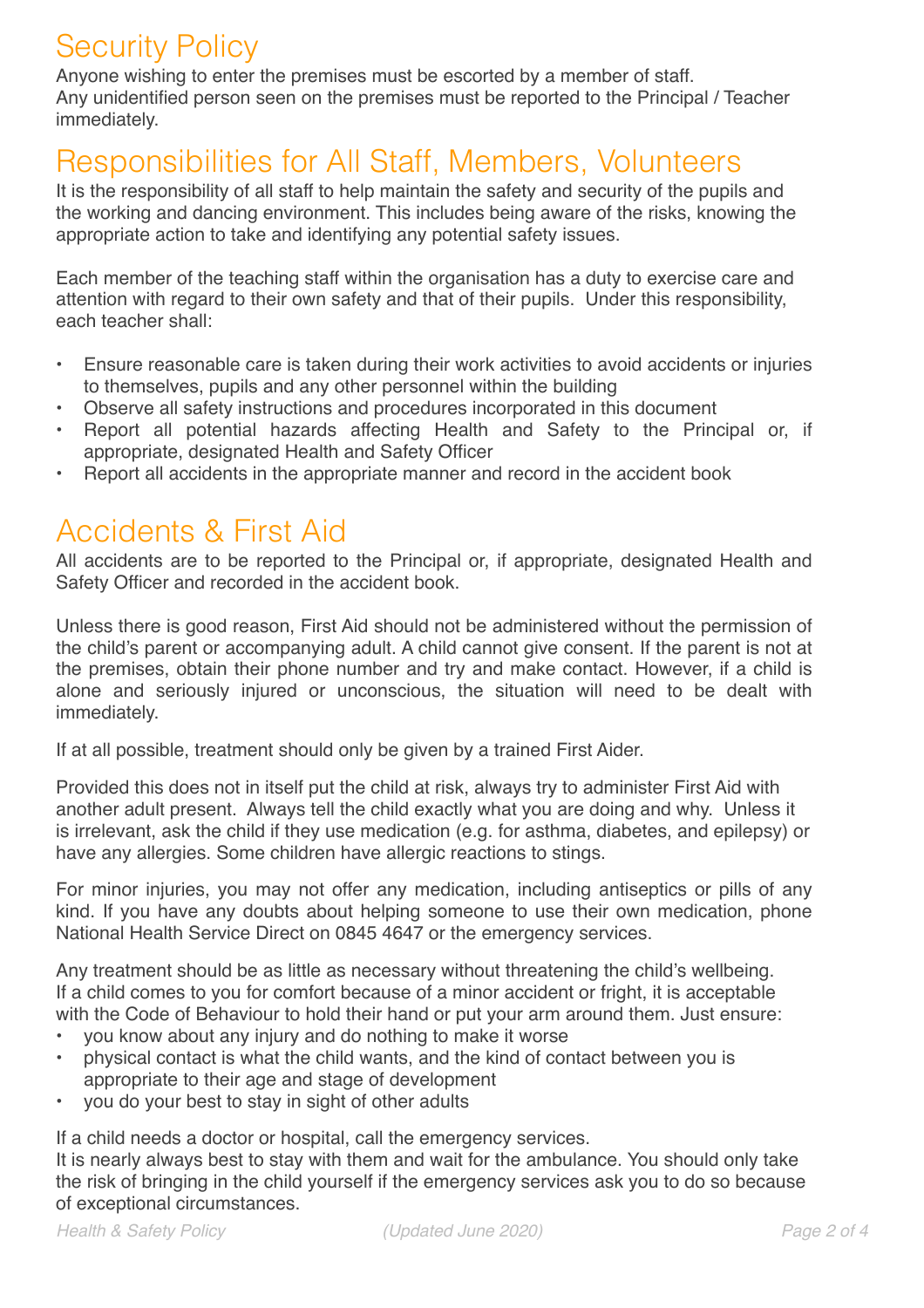# Fire Safety

I and our organisation operate a no smoking policy in its premises.

All staff will be advised of the fire action procedure, location of fire alarms and fire exits at their induction.

Fire evacuation drills are arranged by the Principal, or where appropriate, the Health & Safety Officer, practiced at least annually and records maintained by the Principal or Health and Safety Officer of the evacuation time.

Fire alarm points have a regular operational check, ensuring each point is operated in turn over an annual period.

The Principal or Health and Safety Officer, or in her absence a member of staff, will complete a roll call and liaise with Fire Service personnel.

### FIRE EVACUATION PROCEDURE

#### If you discover a fire:

- In the event of discovery of a fire, activate the fire alarm.
- Your main responsibility is to help supervise the safety and orderly evacuation of pupils and any other people in your vicinity. Keep calm. Try to keep others calm.
- Do not prolong your evacuation but on passing check all the corridors, toilets etc to make sure no one is left behind.

#### In the event of hearing the fire alarm: You are responsible for yourself and the pupils in your class.

- Evacuate pupils in your class from the building immediately on hearing the alarm by using the nearest fire exit. If possible take a quick head count. Under no circumstances must you stop to collect any personal belongings or equipment.
- Assemble at the fire point and supervise an orderly and quiet line.
- The designated Health and Safety officer will take the register and wait for further instructions – any absences or concerns should be reported immediately to the Health and Safety Officer.
- Do not re-enter the building until you are informed to do so by the Health and Safety Officer or Fire Service where appropriate.